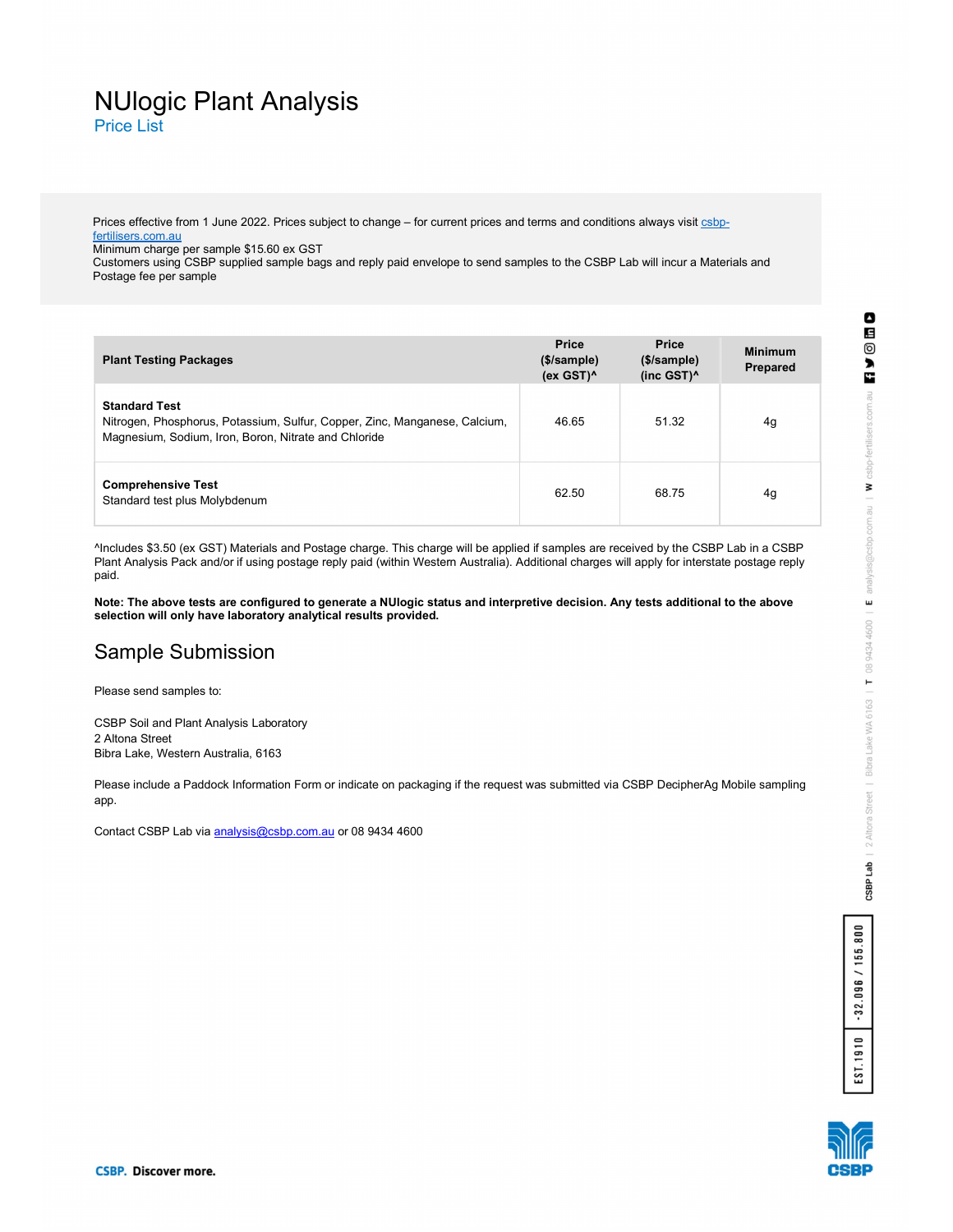# NUlogic Plant Analysis Price List

Any additional tests from the selection below will only have laboratory analytical results provided.

| <b>Plant Testing Packages</b>                                                                                                                | <b>Price</b><br>(\$/sample)<br>(ex GST) | <b>Price</b><br>(\$/sample)<br>$(inc$ GST $)$ | <b>Minimum</b><br>Prepared |
|----------------------------------------------------------------------------------------------------------------------------------------------|-----------------------------------------|-----------------------------------------------|----------------------------|
| <b>ICP Test</b><br>Phosphorus, Potassium, Sulfur, Copper, Zinc, Manganese, Calcium,<br>Magnesium, Sodium, Iron, Boron                        | 22.20                                   | 24.42                                         | 2g                         |
| <b>Nitrogen and ICP Test</b><br>Nitrogen, Phosphorus, Potassium, Sulfur, Copper, Zinc, Manganese, Calcium,<br>Magnesium, Sodium, Iron, Boron | 34.95                                   | 38.45                                         | 4g                         |
|                                                                                                                                              |                                         |                                               |                            |
| the about about 19 December 200 and 20                                                                                                       | <b>Price</b><br>$10.1 - 20.2 - 1 - 1$   | Price<br>$10.1 - 20.2 - 1 - 1$                | <b>Minimum</b>             |

| <b>Individual Plant Tests</b> | (\$/sample)<br>(ex GST) | (\$/sample)<br>$(inc$ GST $)$ | ,,,,,,,,,,,,,,<br>Prepared |
|-------------------------------|-------------------------|-------------------------------|----------------------------|
| Chloride and Nitrate          | 15.35                   | 16.89                         | 2g                         |
| Total Carbon (Leco)           | 16.40                   | 18.04                         | 2g                         |
| Total Nitrogen (Leco)         | 16.40                   | 18.04                         | 2g                         |

| <b>Heavy Metal Plant Tests</b>                          | Price<br>(\$/sample)<br>(ex GST) | Price<br>(\$/sample)<br>(inc GST) | <b>Minimum</b><br>Prepared |
|---------------------------------------------------------|----------------------------------|-----------------------------------|----------------------------|
| Heavy metals tests have a 7 to 10 day turnaround        |                                  |                                   |                            |
| Heavy Metals - Cadmium, Lead, Chromium, Arsenic, Nickel | 38.65                            | 42.52                             | 2g                         |
| Cobalt, Molybdenum, Selenium Combinations               |                                  |                                   |                            |
| Pick one                                                | 17.45                            | 19.20                             | 2g                         |
| Pick two                                                | 27.25                            | 29.98                             | 2g                         |
| Pick three                                              | 38.65                            | 42.52                             | 2g                         |

| <b>Services and Fees</b>            | <b>Price</b><br>(\$/sample)<br>(ex GST) | Price<br>(\$/sample)<br>$(inc$ GST $)$ |        |
|-------------------------------------|-----------------------------------------|----------------------------------------|--------|
| Threshing                           | 3.50                                    | 3.85                                   | $\sim$ |
| Sample Bags and Reply Paid Envelope | 3.50                                    | 3.85                                   | $\sim$ |
| Admin Fee - may be applicable       | 3.50                                    | 3.85                                   | $\sim$ |



 $EST.1910 - 32.096 / 155.800$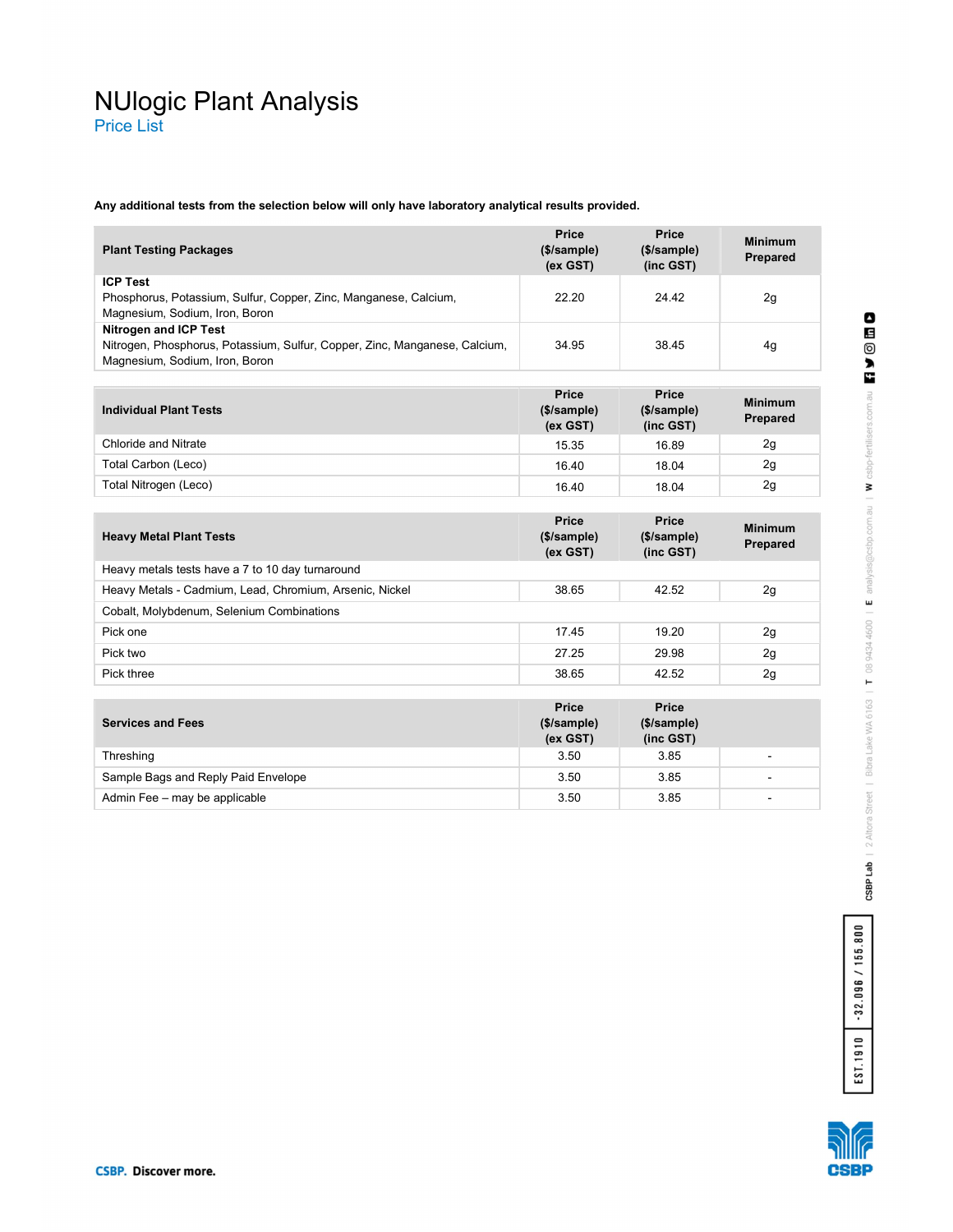Price List

# Terms and Conditions

## 1 General

- a. Unless expressly agreed in writing by the manager of the CSBP laboratory, these Terms and Conditions will prevail over any other terms and conditions specified in a quotation, sales invoice or sample receipt confirmation. The printed terms of CSBP's Paddock Information Form and the details filled in on that Form form part of the Contract but, unless otherwise specifically agreed<br>by the manager of the CSBB laboratory in writing no terms and conditions: by the manager of the CSBP laboratory in writing no terms and conditions:
	- i. included by the Customer (or any third party) on the Paddock Information Form;
	- $\ddot{a}$ . set out by the Customer (or any third party) on any Purchase Order or Customer's acceptance documents  $\ddot{a}$ . shall form part of the Contract or be incorporated into the Contract.
- b. Without limiting the way in which a Customer may accept these Terms and Conditions, any order (written, digital or verbal) by or for the Customer for Services, acceptance of results for Services by or for the Customer, or payments for Services by or for the<br>Customer will be deemed as acceptance of these Terms and Conditions by the Customer.<br>CSBP res Customer will be deemed as acceptance of these Terms and Conditions by the Customer.
- c. CSBP reserves the right to vary these Terms and Conditions at any time without prior written notice to the Customer. Such variations shall apply only to orders for Services received after the date of the variation.
- d. CSBP agrees to carry out and complete the Services in accordance with this Contract and in consideration of the Customer paying CSBP in respect of the Services on the terms and conditions set out in this Contract.

## 2 Force Majeure

- a. If CSBP is interrupted in or prevented from carrying out all or any part of its obligations under this Contract by reason of a Force Majeure event then CSBP will be excused from performance of, and shall not be liable for any failure in, carrying out any of its obligations to the extent and for the time that is prevented in whole or in part from doing so by the Force Majeure event. Any delay in performance as a result of the Force Majeure event will not constitute default or give rise to any claim for damages.
- b. For the purpose of these Terms and Conditions, Force Majeure means any event or circumstance, to the extent that it is beyond
	- i. fire, explosion, flood, earthquake, cyclone, natural disaster, epidemic;
	- ii. riots, civil commotion, malicious damage, sabotage, act of public enemy, act of God, war (declared or undeclared), blockade or picketing, revolution;
	- the reasonable control of CSBP and prevents CSBP from meeting its obligations under this Contract, including, but not limited to:<br>
	i. fire, explosion, flood, earthquake, cyclone, natural disaster, epidemic;<br>
	ii. riots, civ iii. strikes, lockouts, industrial and/or labour disputes and/or difficulties, embargoes, work bans, blockades or picketing, not reasonably within the control of CSBP;
		- iv. failure of any of CSBP suppliers to supply any relevant product;
		- v. the refusal of, revocation of, or delay in obtaining any necessary consents or approvals from any governmental or regulatory agency;
		- vi. the failure or breakdown of or accident to plant, equipment or machinery.

#### 3 Prices

- a. Prices applicable are listed in NUlogic Soil or Plant Analysis price lists and are applicable from the date stated on the price list,<br>b. that are subject to change without notice. All prices listed are subject to withdr but are subject to change without notice. All prices listed are subject to withdrawal or variation by CSBP prior to confirmation. CSBP is not responsible for notifying you of the variations made to price lists.
- b. All prices are listed per sample, exclusive of Goods and Services Tax (GST), unless otherwise stated.
- c. Prices quoted are subject to the addition of GST and to any tax or levy imposed by any government authority upon the Goods/Services quotes or upon production, sale, distribution, delivery or any other applicable feature.
- d. All orders are subject to acceptance by CSBP in writing as evidenced by a sample receipt confirmation. All prices are subject to withdrawal or variation by CSBP prior to confirmation. CSBP is not responsible for notifying you of the variations made to price lists.
- e. All quotations are confidential and exist for the information of the Customer only. The Customer agrees to ensure quotations received by the Customer will not be disclosed to third parties without prior written consent received by the Customer will not be disclosed to third parties without prior written consent by the Company and will remain Commercial in Confidence.

#### 4 Minimum Order Value

a. Analysis of samples is charged at a minimum dollar value of \$15.60 per sample excluding GST.



EST.1910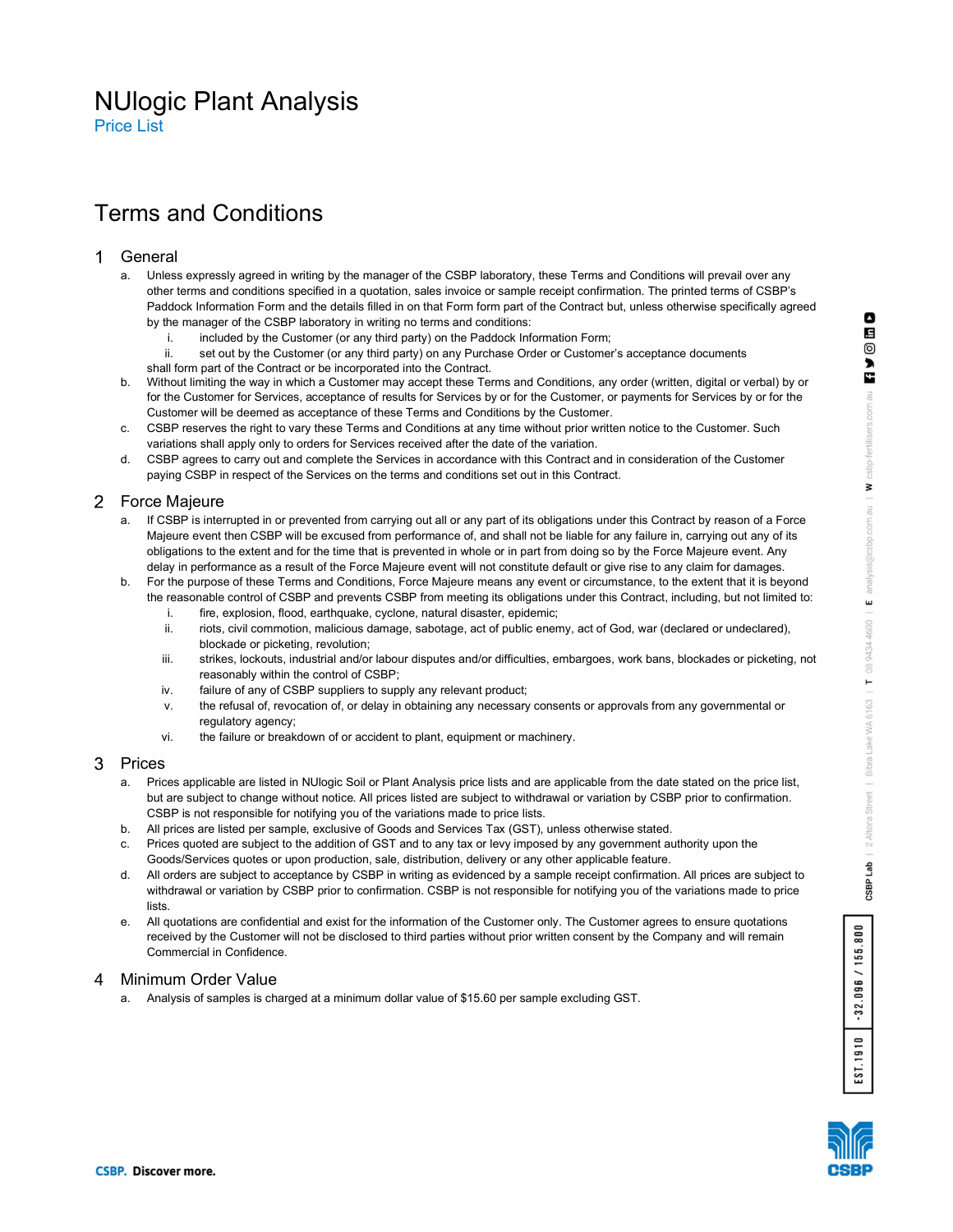Price List

## Cancellation

- a. Performance of the Services, and analysis by CSBP of samples submitted by or for the Customer, may only be cancelled by the Customer prior to CSBP issuing an arrival notification report.
- b. If the Customer:
	- i. makes or enters into an agreement or arrangement with creditors or becomes insolvent;
	- ii. is placed in liquidation or provisional liquidation or any trustee, administrator, receiver or receiver/manager is appointed in respect of it; or
	- iii. is wound up or commenced to be wound up (not being a voluntary winding up for the purposes of amalgamation or<br>E reconstruction)

CSBP may terminate the Contract immediately by notice in writing.

c. If CSBP requires pre-payment for Services and the Customer fails to pay for the Services then CSBP may cancel the order for **A**<br>Services if payment is not received within one month of written request by CSBP for payment Services if payment is not received within one month of written request by CSBP for payment.

#### Terms of Payment/Dispatch

- Terms of Payment/Dispatch<br>a. The Customer must pay for the Services at the time of submission of the samples. Unless the Customer has been provided<br>payment terms or otherwise approved in writing by CSBP, samples will not b payment terms or otherwise approved in writing by CSBP, samples will not be analysed, and Services will not be performed, without prepayment.
- b. CSBP will only send results to a CSBP Area Manager or nominated NUlogic Advisor and, if submitted via CSBP DecipherAg Mobile, to CSBP DecipherAg. The nominated NUlogic Advisor will determine if the Customer receives a basic report of the analytical results or a detailed interpretation. (Basis of determination of whether a full interpretation is provided includes whether the Customer Is purchasing CSBP fertiliser or has agreed to purchase CSBP fertiliser).
- c. If CSBP requires pre-payment for the Services, then CSBP is not obliged to send analysis results unless the invoice has been paid in full by the Customer. For accounts payable on credit terms, CSBP will not make results available or provide a recommendation if accounts are overdue.

#### Availability of Goods and Result delivery times

- a. To the extent permitted by law, CSBP shall have no direct or indirect liability for delay in result delivery.
- a. To the extent permitted by law, CSBP shall have no direct or indirect liability for delay in result delivery.<br>
Any result delivery times quoted by CSBP on an indent basis are an estimate only and are based on CSBP's und conditions prevailing at the time the quotation was made and are conditional upon the Customer's timely payment for the **Services**
- c. To the extent permitted by law, CSBP does not accept samples for analysis under penalty for late delivery and the Customer<br>agrees to waive any and all penalties for late delivery to the extent that they may apply and t agrees to waive any and all penalties for late delivery to the extent that they may apply and to the extent permitted by law.
- d. CSBP does not accept samples for analysis when submitted without a completed analysis request.

#### Limitations of Liability – No consequential loss – Services

- a. To the extent permitted by the law, CSBP will not be liable for any indirect, incidental, special, punitive and/or consequential loss or damage whatsoever, or any loss of business, opportunity or profits arising out of, or in connection with this Contract or the any of its employees, agents or contractors, and including in relation to, or in connection with, to the supply or non-supply of results), even if CSBP had been advised of the possibility of such damages or losses.
- supply or non-supply of Services or results (including any claim in relation to, or in connection with, any negligence by CSBP or<br>any of its employees, agents or contractors, and including in relation to, or in connection b. The Customer acknowledges that this sale relates to the acquisition of services other than Services ordinarily acquired for personal domestic or household use or consumption and the Customer acknowledges and agrees that liability under the Australian Consumer Law with respect to any breach of the guarantees by CSBP is limited to liability to one or more of the following:
	- i. The supplying of the Services again, or, at the election of CSBP,
	- ii. To the reasonable cost of having the Services supplied again,
	-
- iii. In all other cases and except where inconsistent with the above, excluded to the fullest extent permitted by law.<br>The avoidance of doubt, the limitation of liability in this section does not limit any rights or remedi c. For avoidance of doubt, the limitation of liability in this section does not limit any rights or remedies the Customer is entitled to under the Competition and Consumer Act (Cth) and which cannot lawfully be excluded or modified.



EST.1910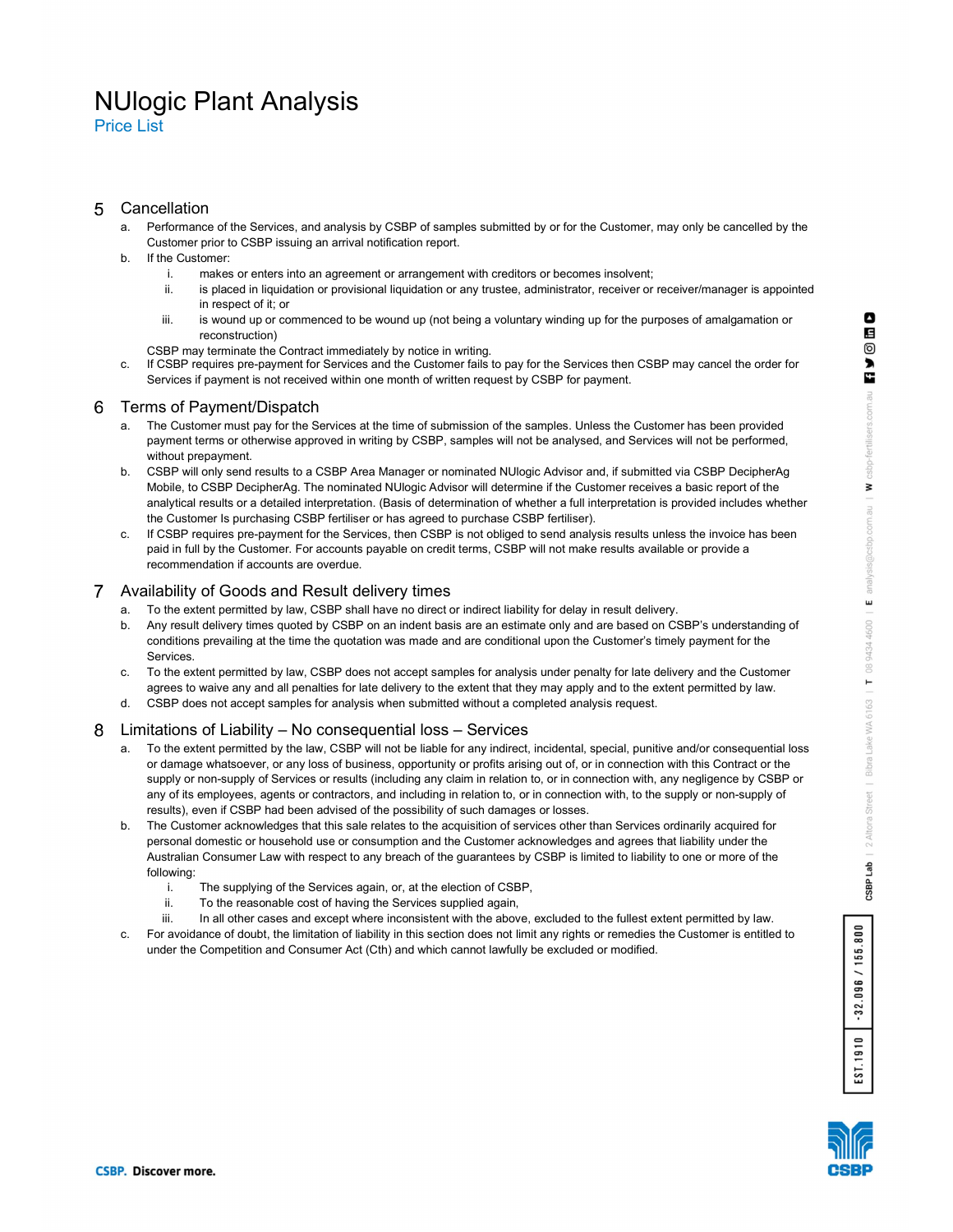Price List

### Representations or warranties

To the extent permitted by law (and subject to paragraph 8b) CSBP does not make any representations or warranties in relation to the Services other than the representation and warranties expressly set out in this Contract.

- Save for those representations, warranties and guarantees (including those under the Competition and Consumer Act (Cth)) which cannot be lawfully excluded or modified, all representations and warranties not expressly set out in this Contract are excluded.
- b. Save for those rights and remedies (including those under the Competition and Consumer Act (Cth)) which cannot lawfully be excluded or modified, to the extent permitted by law, CSBP's liability to you, in relation to, or in connection with any claim relating to the supply of goods or services pursuant to this Contract (including any claim in relation to, or in connection with, any negligence by CSBP or any of its employees, agents or contractors, and including in relation to, or in connection with, to the supply or non-supply of the Services) is:
	- i. Initial interact in the complies any goods or services under or in relation to this Contract (except where such goods or services are of a kind ordinarily acquired for personal domestic or household use, or where you establish that reliance upon this clause would not be fair and reasonable);
	- ii. in the case of goods, to the replacement of the goods or, at the election of CSBP, to the supply of equivalent goods or the repair of the goods or the payment of the cost of replacing the goods or of acquiring equivalent goods or of having the goods repaired; or
	- if the goods repaired, or<br>iii. in the case of services, to the supplying of the services again or, at the election of CSBP, to the cost of having the services supplied again; and

iv. in all other cases and except where inconsistent with the above, excluded to the fullest extent permitted by law. For the avoidance of doubt, the limitation of liability in this section does not limit any rights or remedies you are entitled to under the Competition and Consumer Act (Cth) and which cannot lawfully be excluded or modified.

c. To the extent permitted by law CSBP will not be liable for any indirect, incidental, special, punitive and/or consequential loss or<br>damage whatsoever, or any loss of business, opportunity, or profits, arising out of or damage whatsoever, or any loss of business, opportunity, or profits, arising out of or in connection with this Contract or the supply or non-supply of the Services (including any claim in relation to, or in connection with, any negligence by CSBP or any of its employees, agents or contractors, and including in relation to, or in connection with, the supply or non-supply of Services), even if CSBP have been advised of the possibility of such damages or losses.

### 10 Indemnity

a. The Customer will indemnify and release CSBP and keep CSBP fully indemnified against any loss of or damage to any property agents or subcontractors or by any breach of its contractual obligations arising out of these Terms and Conditions

#### Errors and Omissions

or injury to or death of any persons caused by any negligent act or omission or wilful misconduct of the Customer, its employees,<br>agents or subcontractors or by any breach of its contractual obligations arising out of thes a. To the extent permitted by law, any typographical, clerical or other error or omission in sales literature, quotation, price list, arrival notification report, sales invoice or other documents or information issued by CSBP will be subject to correction without any liability on the part of CSBP.

#### 12 General

- General<br>
a. This Contract and the transactions contemplated by it are governed by the law in force in Western Australia and the Parties<br>
irrevocably and unconditionally submit to the non-exclusive jurisdiction of the court irrevocably and unconditionally submit to the non-exclusive jurisdiction of the courts of Western Australia for determining any dispute concerning this Contract.
- b. Any waiver, consent or approval by a party under or in respect of this Contract must be given in writing.
- If the whole or any part of a provision of this Contract is invalid, illegal or unenforceable, then that provision will be severed from<br>this Contract and neither that part or provision or its severance will affect the vali this Contract and neither that part or provision or its severance will affect the validity or enforceability of the remainder of this **Contract**



 $-32.096 / 155.800$ 

EST.1910